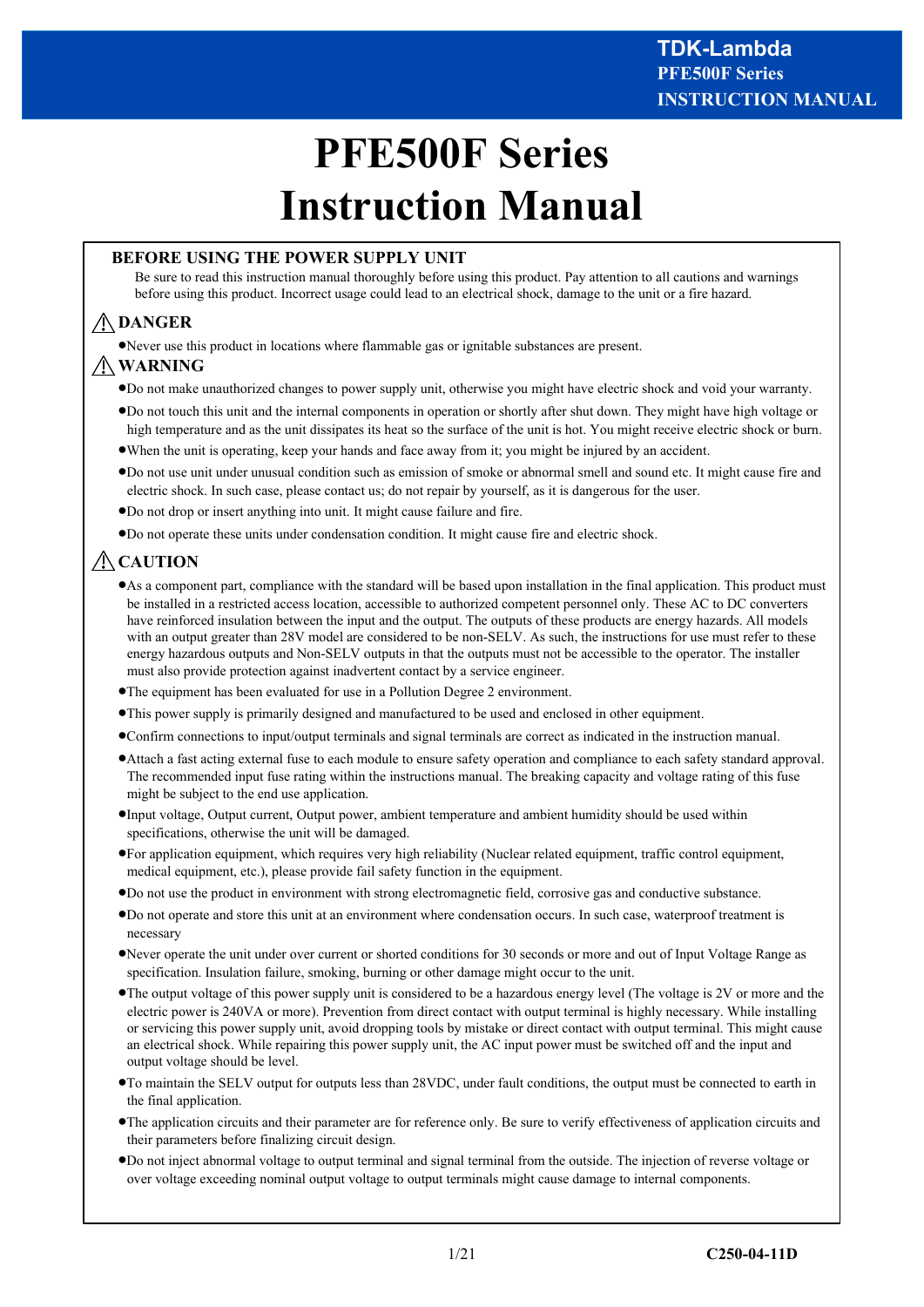# **△CAUTION**

- ·This information in this document is subject to change without prior notice. For actual design-in, please refer to the latest publications of data sheet, etc., for the most up-to date specifications of the unit.
- ·Design the board of an application circuit implementing this product in consideration of components layout, pattern layout and pattern width.
- ·No part of this document might be copied or reproduced in any form without prior written consent of Densei-Lambda.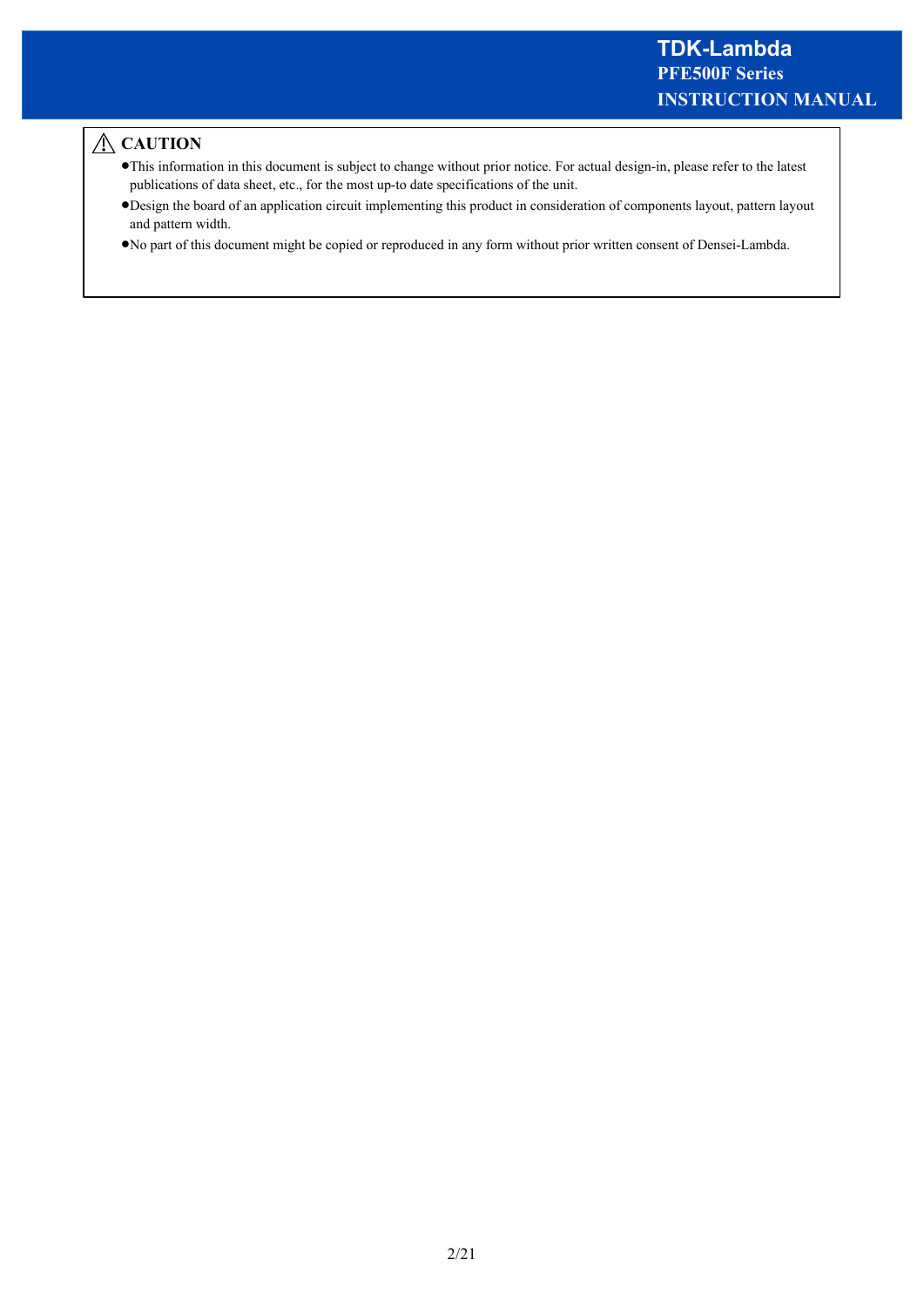# **Table of Contents**

# ■**Block Diagram**

# ■**Sequence Time Chart**

# ■**Terminal Explanation**

# ■**Explanation on Specifications**

- **1. Input Voltage Range**
- **2. Output Voltage Adjustment Range (TRIM terminal)**
- **3. Maximum Output Ripple and Noise**
- **4. Maximum Line Regulation**
- **5. Maximum Load Regulation**
- **6. Over Current Protection (OCP)**
- **7. Over Voltage Protection (OVP)**
- **8. Over Temperature Protection (OTP)**
- **9. Remote Sensing (+S, -S terminals)**
- **10. ON/OFF Control (+ON/OFF, -ON/OFF terminals)**
- **11. Series Operation**
- **12. Parallel Operation (PC terminal)**
- **13. Power ON Signal (ENA terminal)**
- **14. I.O.G Signal (IOG terminal)**
- **15. Auxiliary Power Supply for External Circuits (AUX terminal)**
- **16. Operating Temperature Range**
- **17. Operating Humidity**
- **18. Storage Temperature**
- **19. Storage Humidity**
- **20. Cooling Method**
- **21. Withstand Voltage**
- **22. Insulation Resistance**
- **23. Recommended Soldering Conditions**

# ■**Before concluding module damage**

# ■**CE MARKING / UKCA MARKING**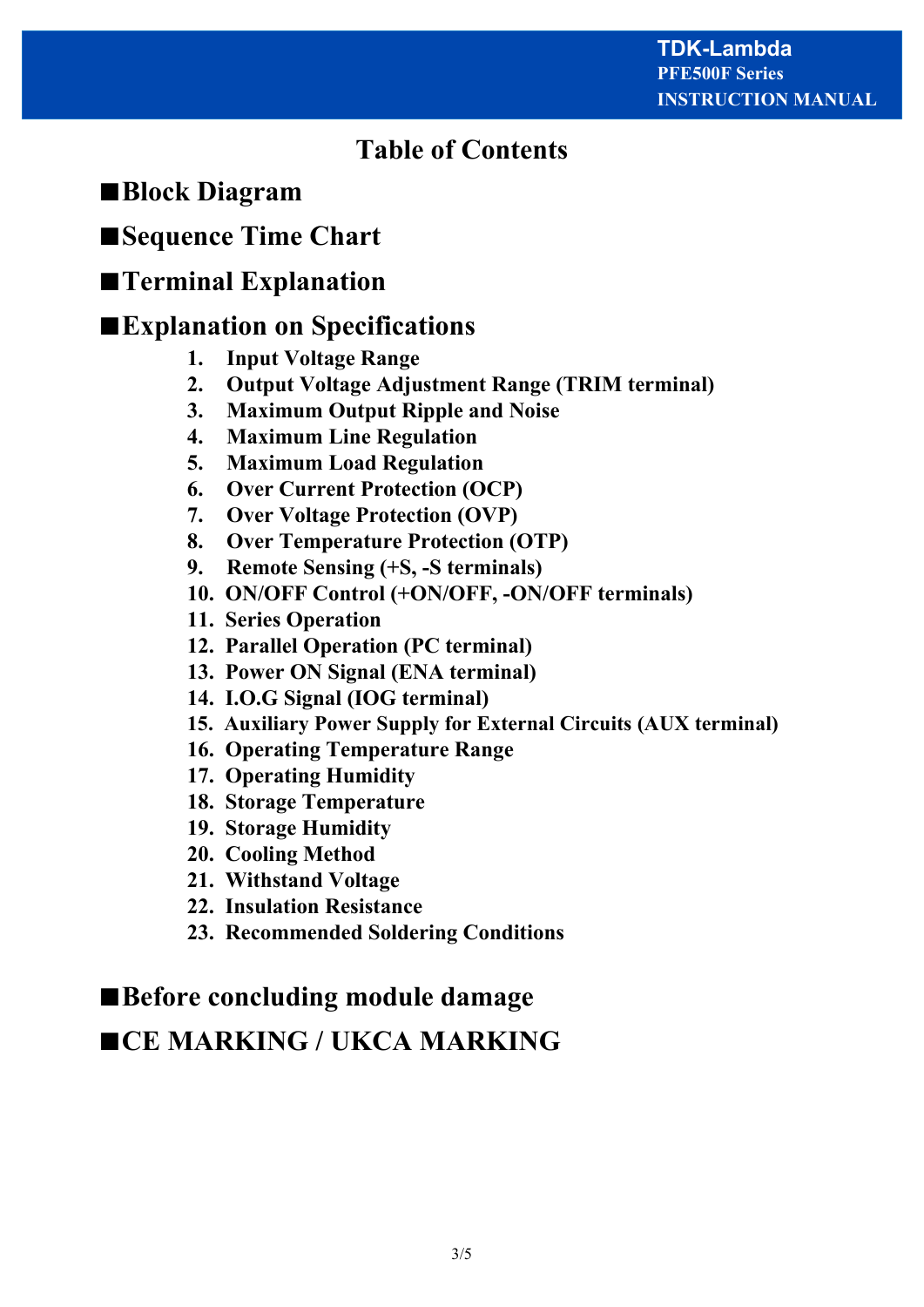# ■ **Block Diagram**



**Switching Frequency PFHC circuit (fixed) :100kHz DC/DC converter (fixed) :230kHz (primary), 460kHz (secondary)**



V\* voltage level: Refer to Application Notes "13.Power ON Signal" section.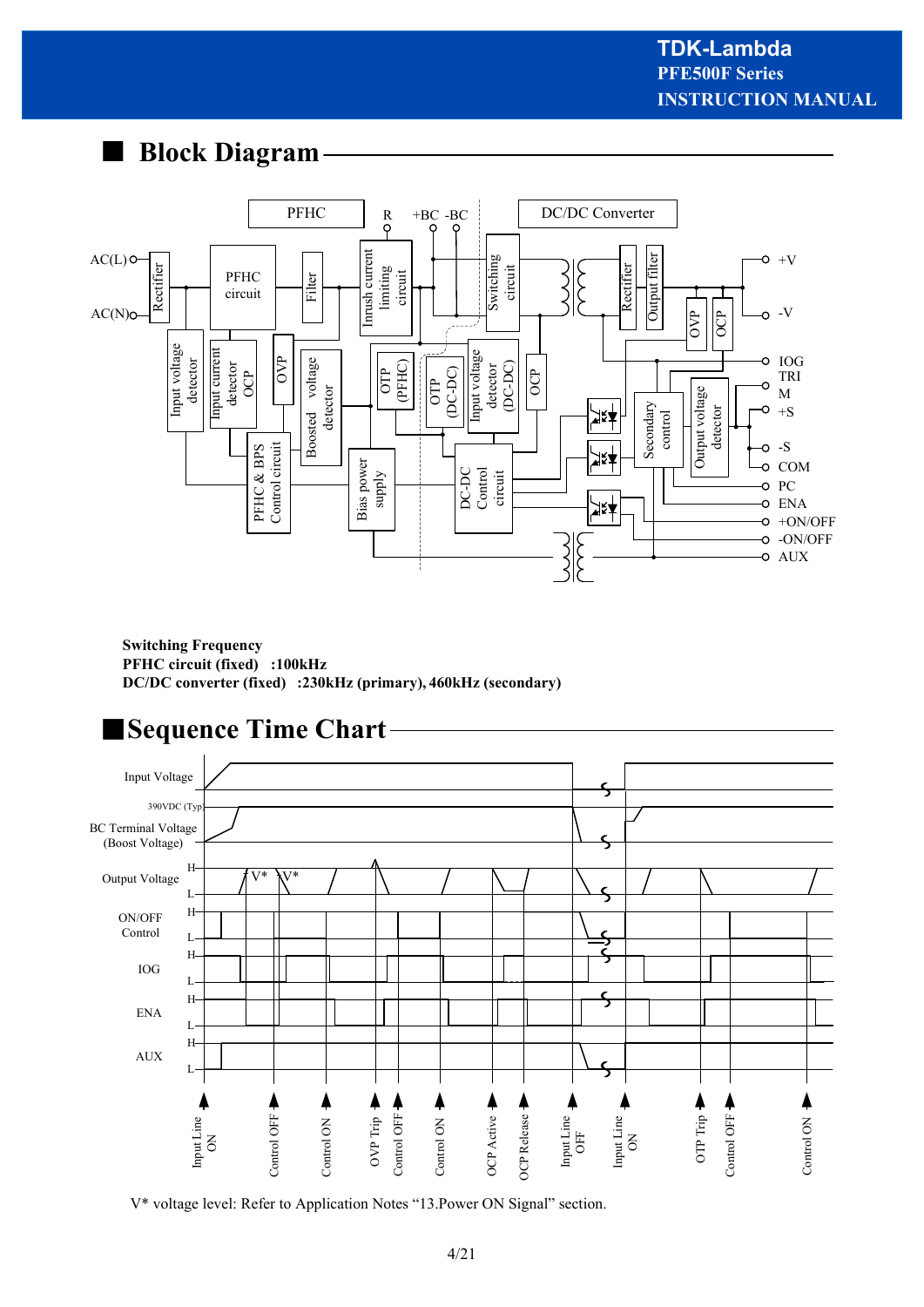# ■**Terminal Explanation**



| [Input side terminals]                                                                             |                                       | [Output side terminals] |                                                            |
|----------------------------------------------------------------------------------------------------|---------------------------------------|-------------------------|------------------------------------------------------------|
|                                                                                                    | $AC(L)$ : Input terminal live line    | $+V$                    | : +Output terminal                                         |
|                                                                                                    | $AC(N)$ : Input terminal neutral line | $-V$                    | : -Output terminal                                         |
| $+BC$                                                                                              | : +Boost voltage terminal             | $+S$                    | : +Remote sensing terminal                                 |
| $-BC$<br>: -Boost voltage terminal<br>: External inrush current<br>R<br>limiting resistor terminal |                                       | $-S$                    | : -Remote sensing terminal                                 |
|                                                                                                    |                                       | PC                      | : Output current balance terminal                          |
|                                                                                                    |                                       | TRIM                    | : Output voltage trimming terminal                         |
|                                                                                                    |                                       | <b>IOG</b>              | : Inverter operation good terminal                         |
|                                                                                                    |                                       | <b>ENA</b>              | : Power on signal terminal                                 |
|                                                                                                    |                                       | $+ON/OFF$               | $: +ON/OFF$ control terminal                               |
|                                                                                                    |                                       | $-ON/OFF$               | $\div$ -ON/OFF control terminal                            |
|                                                                                                    |                                       | <b>AUX</b>              | : Auxiliary power supply terminal<br>for external circuits |
|                                                                                                    |                                       | <b>COM</b>              | : Common ground terminal                                   |

- Baseplate can be connected to FG through M3 mounting tapped holes.

- Consider contact resistance when connecting AC (L), AC (N), R, +BC, -BC, +V, -V.

- Note that +BC and -BC terminals is a primary voltage with high voltage (390VDC). Do not connect load to these terminals. It might result in power module damage.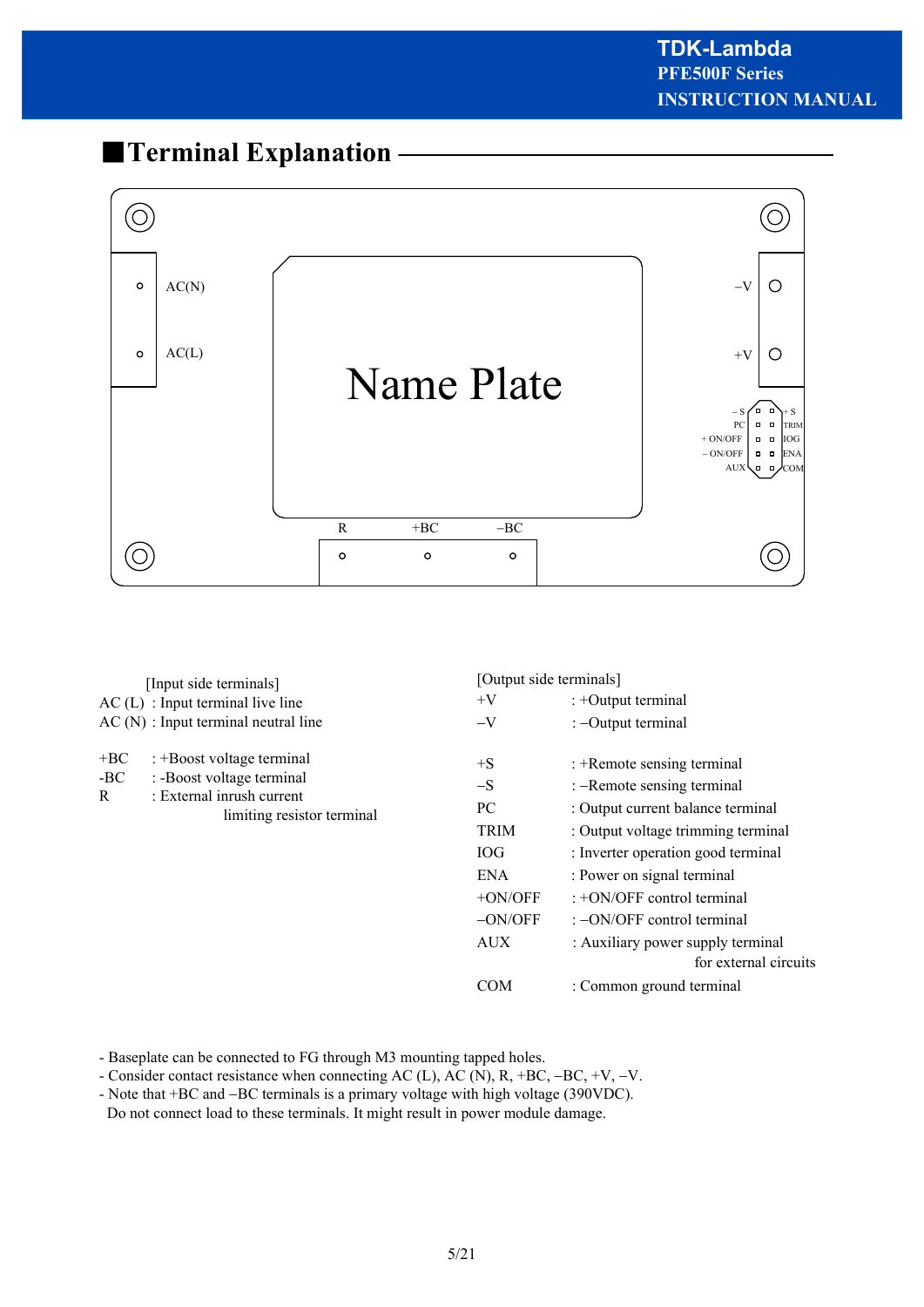# ■**Explanations on Specifications**

# **1. Input Voltage Range**

Input voltage range is indicated below. Take care not to apply input voltage which is above this specified range or under this specified range for more than 30 seconds. Nor should a DC input voltage be applied as this would result into power module damage.

**Input Voltage Range : Single Phase 85 to 265VAC Line Frequency Range : 47 to 63Hz**



**Fig. 1-1 Basic Connection**

Note) To meet the surge immunity, evaluate the addition of the surge protection components. Refer to separate document "PFE500F Series IEC Data".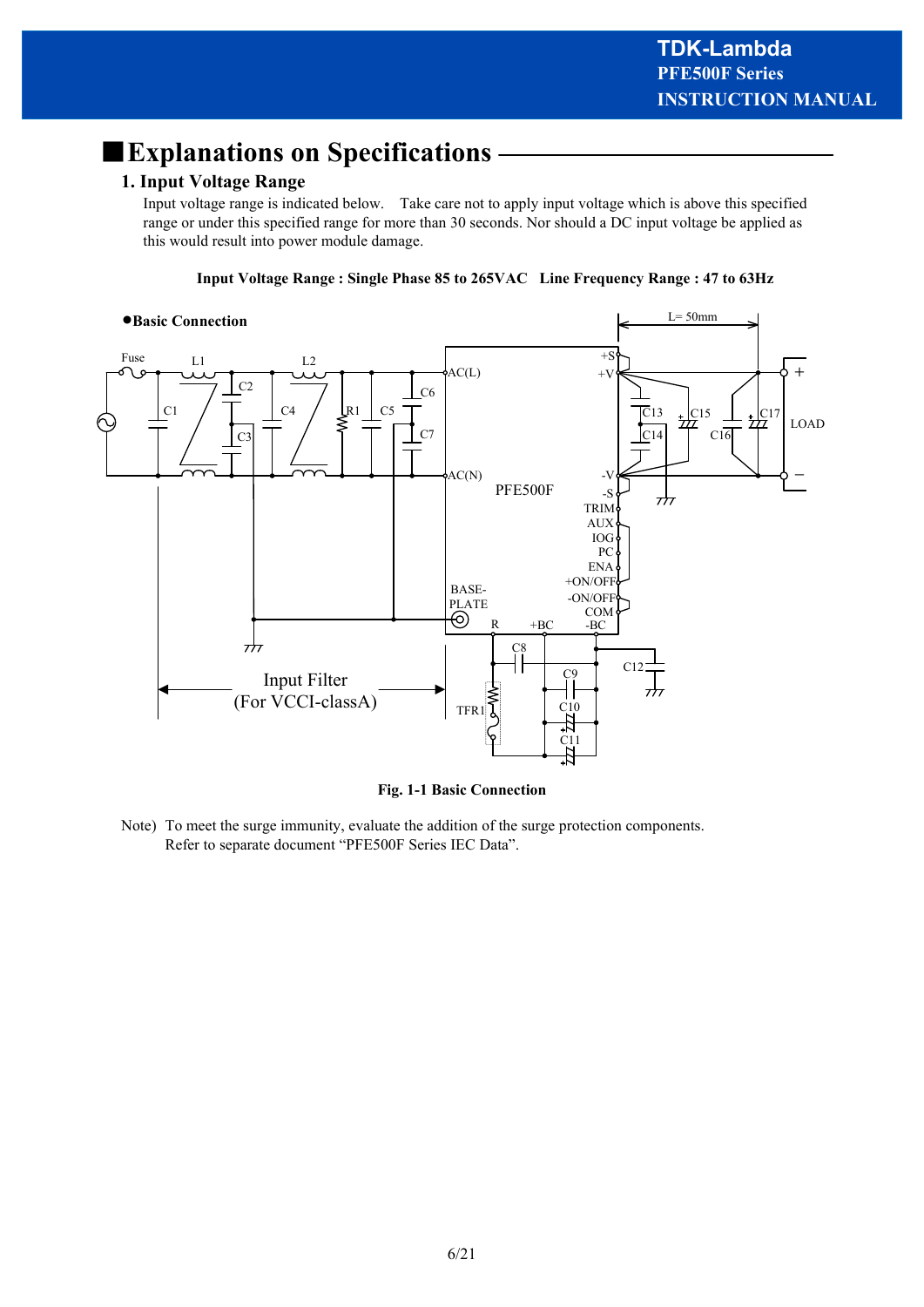#### **External Input Fuse**

 This power module has no internal fuse. Use external fuse to acquire each Safety Standard and to further improve safety. Further, Fast-Blow type fuse must be used per one module. Also, in-rush surge current flows during line throw-in. Be sure to check  $I<sup>2</sup>$ t capability of external switch and fuse.

#### **Recommended External Fuse : F15AH, 250V**

Note) Select fuse based on rated voltage, rated current and breaking capacity.

(1) Voltage Ratings

100VAC line : AC125V

200VAC line : AC250V

(2) Current Ratings

 Rated current is selected by the maximum input current based on operating conditions and can be calculated by the following formula.

$$
lin(max) = \frac{Pout}{Vin \times Eff \times PF} (Arms) \quad (Formula 1-1)
$$

Iin (max) : Maximum Input Current

Pout : Maximum Output Power

Vin : Minimum Input Voltage

Eff : Efficiency

PF : Power Factor

(3) Breaking Capacity

The breaking capacity may be subject to the end use application. Please select a suitably rated breaking capacity fuse for end use application.

For Efficiency and Power Factor values, refer to separate document "PFE500F Series Evaluation Data".

#### **C1, C4, C5 : 1uF (Film Capacitor)**

 Ripple current flows through this capacitor. When selecting capacitor, be sure to check the allowable maximum ripple current rating of this capacitor. Verify the actual ripple current flowing through this capacitor by doing actual measurement.

#### **Recommended Voltage Rating : 250VAC**

 Note) Connect C5 as near as possible towards the input terminals of this power module. Audible noise may occur depending on type of film capacitor.

#### **L1, L2 : 6mH**

 Add common mode choke coil to conform to EMI/EMS standard. When using multiple modules, connect coil to each module.

 Note) Depending on the input filter used, noise might increase or power module might malfunction due to filter resonance.

#### **C2, C3, C6, C7, C12: 2,200pF (Ceramic Capacitor)**

 Connect ceramic capacitor to conform to EMI/EMS standard. Be sure to note the leakage current of your equipment when connecting this capacitor.

 High withstand voltage are applied across this capacitor depending on the application. Select capacitors with high withstand voltage rating.

#### **R1 : 470kohm**

Connect bleeder resistor across AC(L) and AC(N) terminals.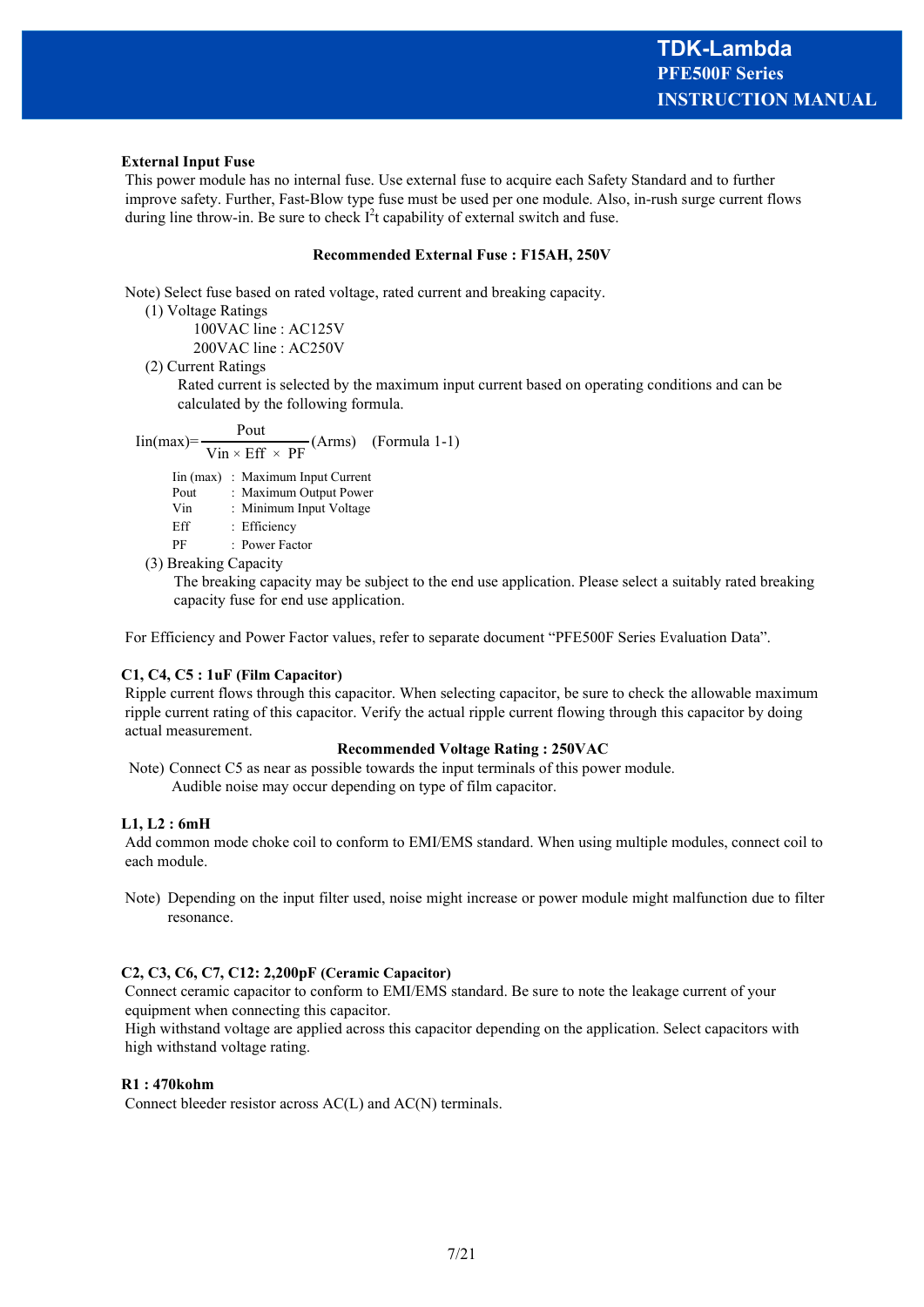#### **C8, C9 : 1uF (Film Capacitor)**

 Ripple current flows through this capacitor. When selecting capacitor, be sure to check the allowable maximum ripple current rating of this capacitor. Verify the actual ripple current flowing through this capacitor by doing actual measurement.

#### **Recommended Voltage Rating : 450VDC**

 Note) Select Capacitor with more than 3A (rms) rating. Connect C8, C9 as near as possible towards the terminals of this power module.

#### **C10, C11: 390uF (Electrolytic Capacitor)**

 Refer to "Selection Method of External Bulk Capacitor for Boost Voltage". Allowable External Capacitance at nominal capacitor value is shown below.

### **Recommended Voltage Rating : 450VDC Recommended Total Capacitor : 390uF to 1,200uF**

- Note) 1. Do not connect capacitors with more than the above capacitance value as this might result in power module damage.
	- 2. When using module between 390uF 600uF for PFE500F Series total capacitor value, it is necessary to reduce output power as shown in Fig1-3.
	- 3. When using module below -20 deg C ambient temperature, AC ripple of boost voltage, output ripple voltage and start up characteristics might be affected by ESR characteristics of the bulk capacitors. Therefore, be sure to verify characteristics by actual evaluation.

#### **C13, C14 : 0.033uF**

 Connect ceramic or film capacitor to conform to EMI/EMS standard and to reduce output spike noise voltage. Note) High Voltage is applied across this capacitor during withstand voltage test depending on the application. Connect C13, C14 as near as possible towards the terminals of this power module.

#### **C15 : Refer to Table 1-1**

 To reduce output ripple voltage and to stabilize operation, connect electrolytic capacitors across +V and –V terminals.

Note) Connect C15 as near as possible to the +V and -V terminals of this power module.

| Vout | C <sub>15</sub> |
|------|-----------------|
| 12V  | 25V 1,000uF     |
| 28V  | 50V 470uF       |
| 48V  | 100V 220uF      |

#### **C16 : 2.2uF (Ceramic Capacitor)**

 Connect ceramic capacitor within 50mm from the output terminals +V and -V of the power module to reduce output spike noise voltage.

 Also, note that output spike noise voltage might vary depending on the wiring pattern of the printed circuit board.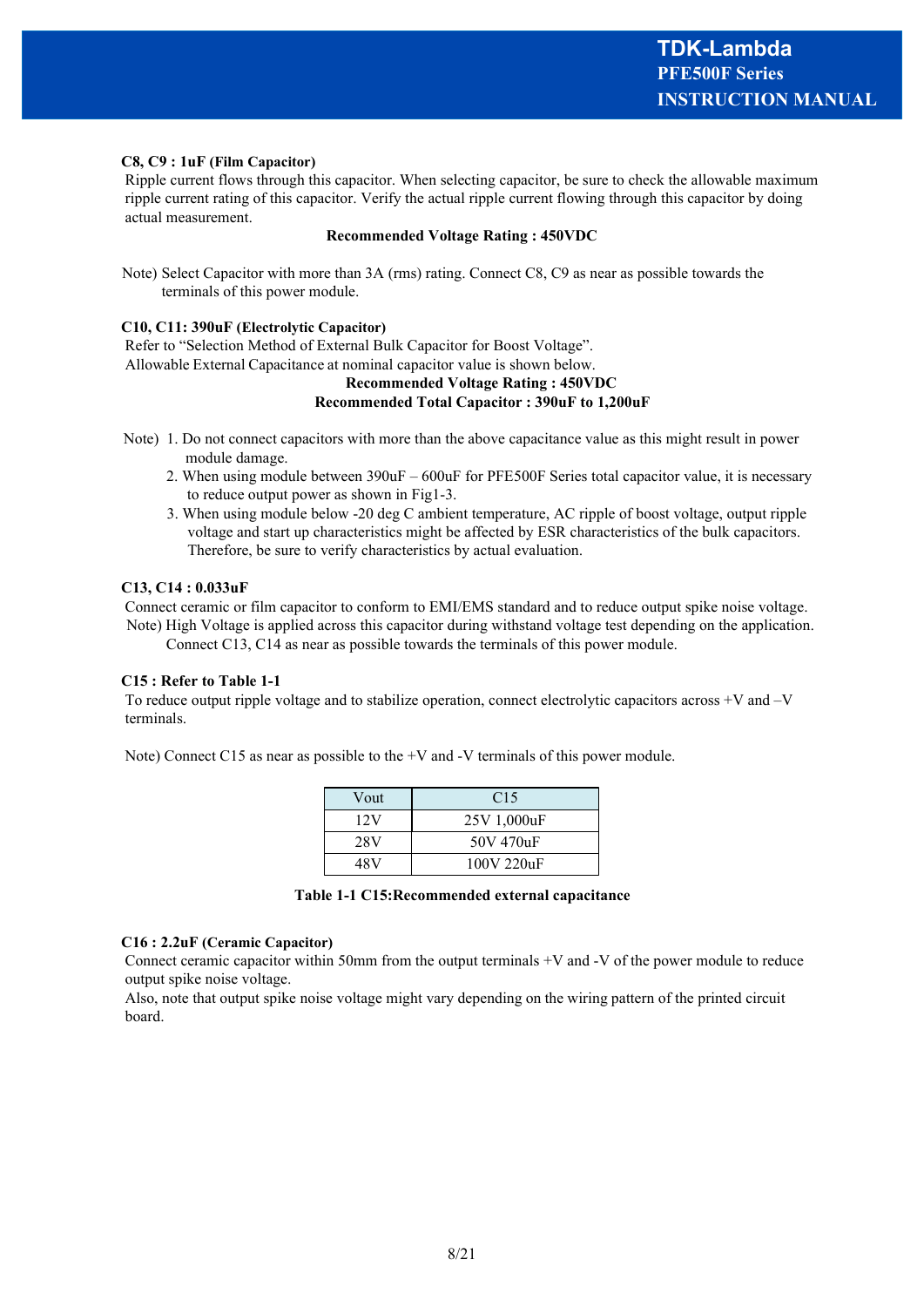#### **C17 : Refer to Table 1-2**

 Connect C17 within 50mm from the output terminals +V and -V of the power module to stabilize operation and to reduce output ripple noise voltage.

 Note that the output ripple and line turn off characteristics of the power module might be affected by the ESR and ESL of the electrolytic capacitor.

 Also, note that output ripple voltage might vary depending on the wiring pattern of the printed circuit board. Fluctuation in output voltage due to sudden load change or sudden input voltage change can be reduced by increasing external output capacitor value.

| Vout | C17         |
|------|-------------|
| 12V  | 25V 1,000uF |
| 28V  | 50V 470uF   |
| 48V  | 100V 220uF  |

**Table 1-2 C17:Recommended external capacitance**

 Note) 1. Use low-impedance electrolytic capacitors with excellent temperature characteristics. (Nippon Chemi-con LXY Series or equivalent)

(Nichicon PM Series or equivalent)

 2. For module operation at ambient temperature -20 deg C or less, output ripple voltage might be affected by ESR characteristics of the electrolytic capacitors. Increase the capacitor values shown in Table 1-1 and 1-2 according to the table below.

| Vout | $C15$ , $C17$            |
|------|--------------------------|
| 12V  | 25V 1,000uF x 2 parallel |
| 28V  | 50V 470uF x 2 parallel   |
| 48V  | 100V 220uF x 2 parallel  |

### **Table 1-3 C15, C17 : Recommended external capacitance (Ambient Temperature < -20 deg C)**

 3. Take note of the allowable maximum ripple current of the electrolytic capacitor used. Especially, for sudden load current changes, verify actual ripple current and make sure that allowable maximum ripple current is not exceeded.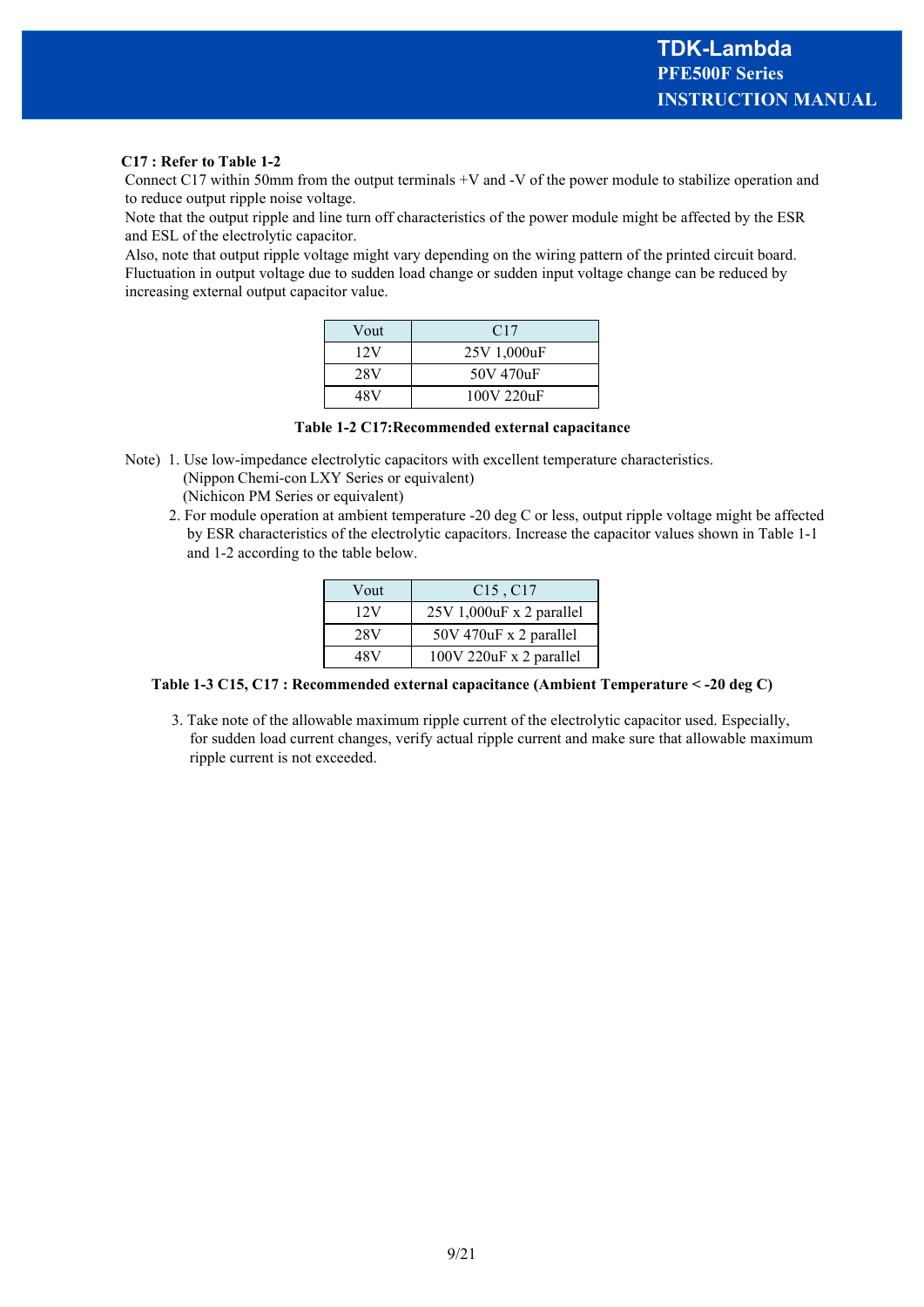#### · **Selection Method of External Bulk Capacitor for Boost Voltage**

 Boost voltage bulk capacitor is selected by ripple voltage, ripple current and output hold-up time. Select capacitor value such that boost voltage ripple voltage does not exceed 15Vp-p.

Note) When ambient temperature is -20 deg C or less,

ripple voltage of the boost voltage might increase due to ESR characteristics. Therefore, verify above characteristics by actual evaluation.

For output hold-up time, refer to separate document "PFE500F Series Evaluation Data" and use appropriate

capacitor up to 1,200uF maximum. (It is recommended that verification should be done through actual evaluation).

For allowable ripple current value, refer to Fig. 1-2 and select a capacitor with higher ripple current rating.



**Fig. 1-2 Ripple current value (A value per one of Fig. 1-1 connection)**

 The recommended boost voltage bulk capacitance value range is 390uF-1,200uF. When using with reduced the bulk capacitance value, it is necessary to reduce output power as shown in Fig1-3. Note that reducing the bulk capacitance affects output hold-up time, dynamic line response and dynamic load response characteristics.It is recommended that verification should be done through actual evaluation.



**Fig. 1-3 Output Power v.s. Boost Voltage Bulk Capacitance For PFE500F Series**

#### **TFR1 : 10 to 100 ohm**

 By connecting resistor across R and +BC terminals as shown in Fig. 1-1, in-rush current during line throw-in can be suppressed. Failures due to in-rush current such as melting of external fuse, welding of relay or switch connecting joints or shutdown of No-Fuse Breakers (NFB) might occur. Therefore, select TFR1 in consideration of the surge current capability of the external components. (TFR1 is recommended to use the Thermal Fuse Resistor.)

- Note) 1. Do not connect resistors that is out of range from the values shown above as this might result in power module damage.
	- 2. Note that this module will not operate without this external resistor.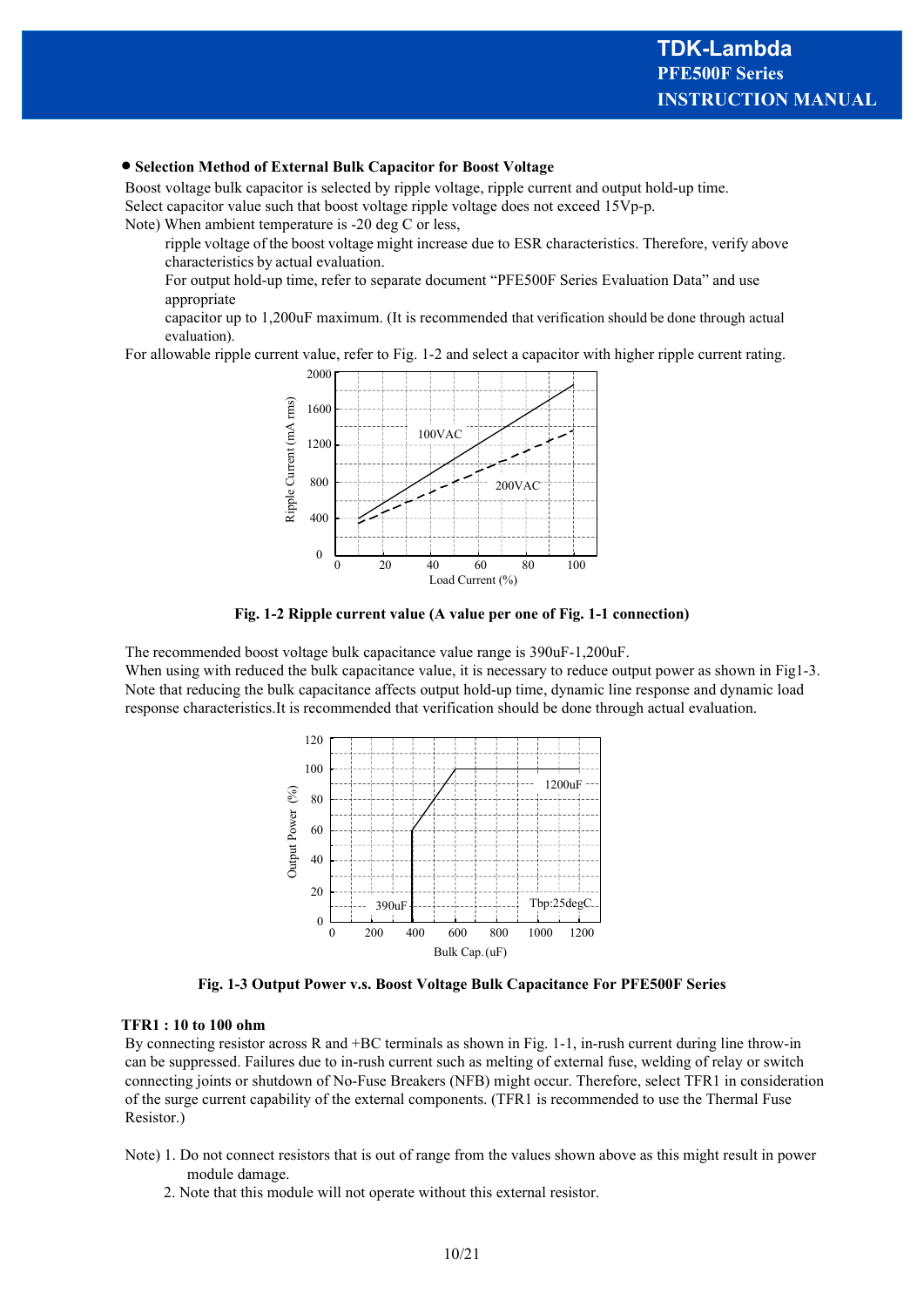#### ●**Selection Method of External Resistor**

 (1) Calculating Resistance Value for External Resistor Resistance can be calculated by the formula below.

$$
R = \frac{Vin}{Irush} (\Omega)
$$
 (Formula 1-2)

R : Resistance Value for External resistor Vin : Input Voltage converted to DC value

=Input Votlage (rms)  $x\sqrt{2}$ 

Irush : Input surge current value

#### (2) Required Surge Current Rating

 Sufficient surge current withstand capability is required for external resistor. Required Surge Current Rating can be selected by  $I^2$ t. (Current squared multiplied by time)

$$
I^{2}t=\frac{Co\times Vin^{2}}{2\times R}(A^{2}s)
$$
 (Formula 1-3)

 $I<sup>2</sup>t$  : Current-squared multiplied by time

Co : Boost Voltage Bulk Capacitance

Vin : Input Voltage converted to DC value

=Input Voltage (rms)  $x\sqrt{2}$ R : Resistance Value for External Resistor

**2. Output Voltage Adjustment Range (TRIM terminal)** Output voltage can be adjusted within the range below by connecting fixed and variable resistors or applying

external voltage. However, take care not to exceed the output voltage range shown below because OVP function will activate. In the PFE1000F Series, be careful not to drop from the following range, because a Low Voltage Protection

(LVP) function will be activate.

#### **Output Voltage Adjustment Range : +/-20% of the typical voltage rating**

When increasing or decreasing output voltage, it must not exceed maximum output current and power. Even if the output voltage is adjusted using external circuit shown in Fig. 2-1, remote sensing can be done. For details on Remote Sensing function, refer to "9. Remote Sensing".

#### **Output Voltage Adjustment using Fixed and Variable Resistors**

 External resistor (R1) and variable resistor (VR) values, as well as, circuit connection is shown below. For this case, remote programming of the output voltage can be done through the remote programming resistor VR.

Be sure to connect the remote programming resistor between +S and +V terminals.

|    | 2U  | 28V | 48 V |
|----|-----|-----|------|
| D  | 18k | 18k | 18k  |
| 7R | 10k | 20k | 50k  |

unit:  $[\Omega]$ 

External Resistor : Tolerance +/-5% or less

Variable Resistor : Total Tolerance +/-20% or less Remain Resistance 1% or less

**Table 2-1 External Resistor and Variable Resistor Value (For +/-20% Output Adjustment)**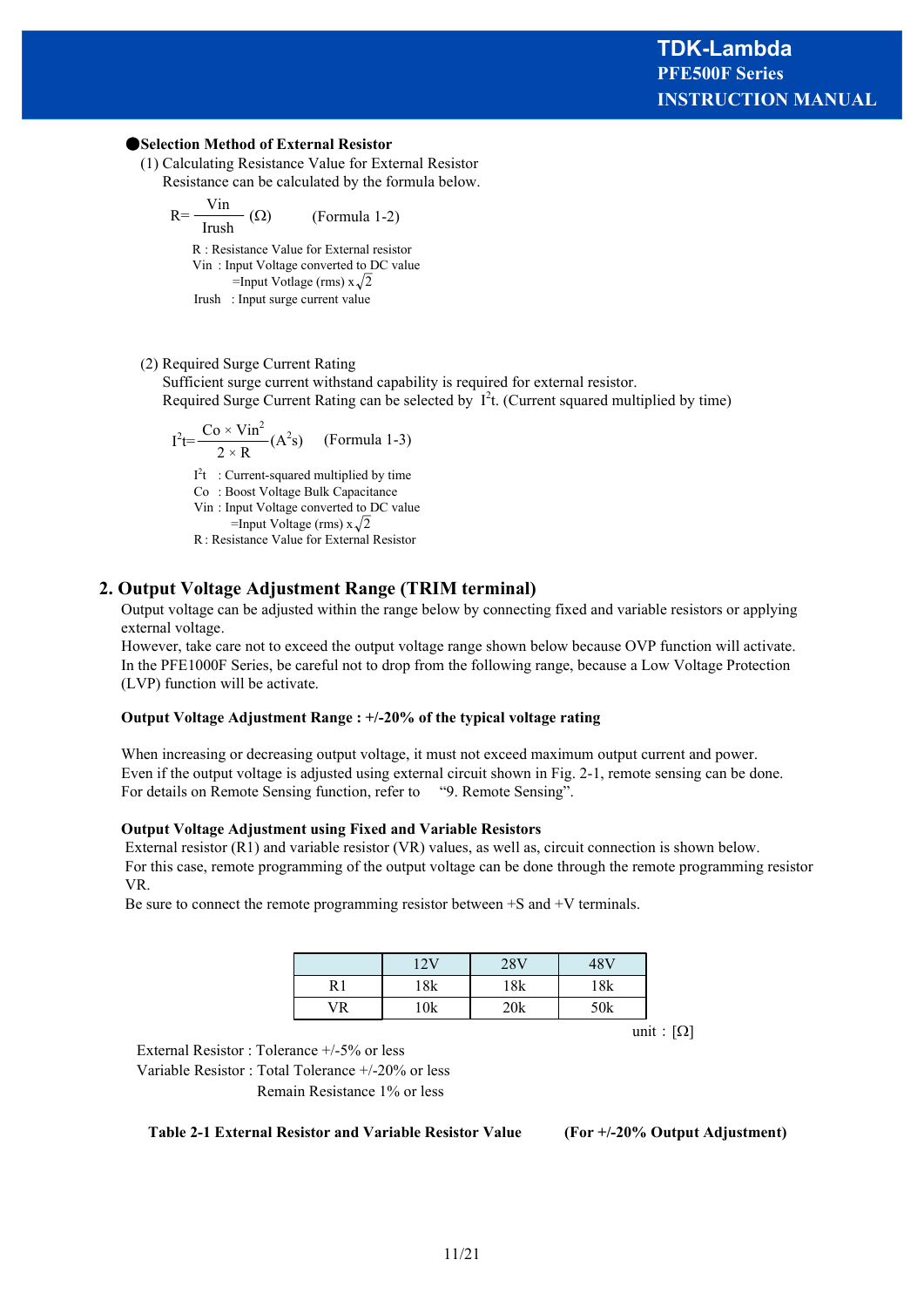

Fig. 2-1 External Resistor Connection Example

#### **Output Voltage Adjustment by applying external voltage**

By applying external voltage at the TRIM terminal, output voltage can be adjusted within the same output voltage adjustment range as the output voltage adjustment by external resistor or variable resistor. For this case, output voltage can be determined by the formula shown below.

#### **Output Voltage = TRIM Terminal Voltage** x **Nominal Output Voltage**



**Fig. 2-2 Output Voltage Adjustment by applying external voltage**

For applications other than the above, refer to the TRIM circuit as shown in fig.2-3 and determine external circuit and components values.



**Fig.2-3 Internal TRIM Circuit (For the Reference)**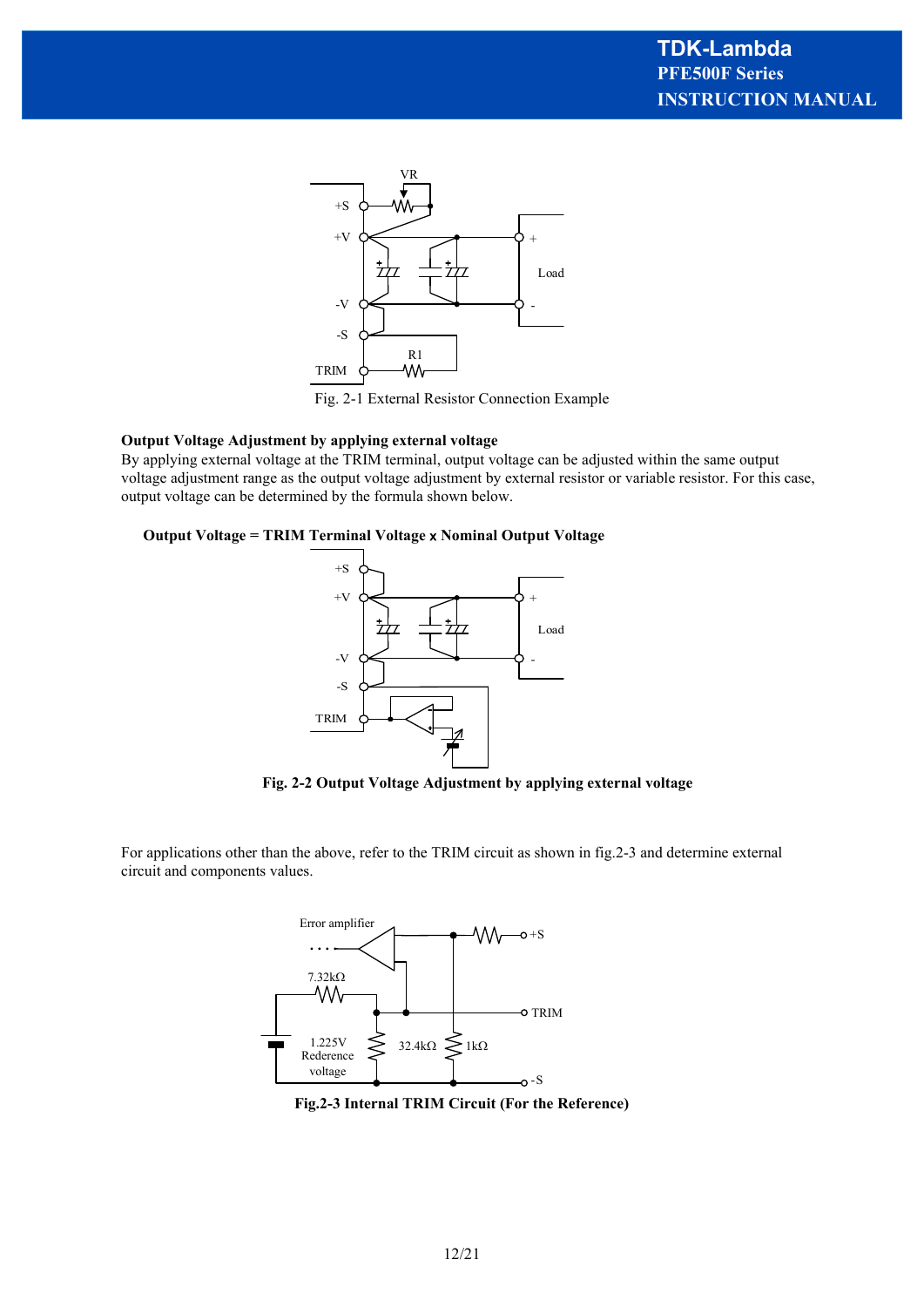# **3. Maximum Ripple and Noise**

This value is measured according to the description below in accordance with JEITA-9131B(Section 7.16, 7.17 and 7.18).

In the basic connection shown in Fig. 1-1, additional connection shown in Fig. 3-1 is done for measurement. Capacitor (Ceramic Capacitor : 2.2µF and Electrolytic Capacitor : Refer to Table 1-2) must be connected within 50mm from the output terminals. Then, connect coaxial cable with JEITA attachment across the ceramic capacitor electrodes. Use 100MHz bandwidth oscilloscope or equivalent.

Also, note that output ripple voltage and output spike noise voltage might vary depending on the wiring pattern of the printed circuit board.

In general, output ripple voltage and output spike noise voltage can be reduced by increasing external capacitance.



**Fig. 3-1 Output Ripple Voltage (including Spike Noise) Measurement Method**

### **4. Maximum Line Regulation**

Maximum line regulation is defined as the maximum output voltage change when input voltage is gradually changed (Steady-State) within specification range.

#### **5. Maximum Load Regulation**

Maximum load regulation is defined as the maximum output voltage change when output load current is gradually changed (Steady-State) within specification range.

When using power module in dynamic load mode, audible sound could be heard from the power module or large output voltage change might occur. Make prior evaluation thoroughly before using this power module.

### **6. Over Current Protection (OCP)**

This module is equipped with OCP function.

OCP function operates when the output current exceeds 105% of maximum DC output current of specification. Output will automatically recover when short circuit or overload condition is released.

OCP value is fixed and cannot be adjusted externally.

Note that continuous short circuit or overload condition more than 30s, might result in power module damage.

### **7. Over Voltage Protection (OVP)**

This module is equipped with OVP function. This value is set between 125% to 145% of nominal output voltage. When the OVP function activates, first cut off input line and verify that boost voltage has dropped down to 20V or less. Then, recover output by recycling input line. In other method, reset to ON/OFF control. OVP value is fixed and cannot be set externally.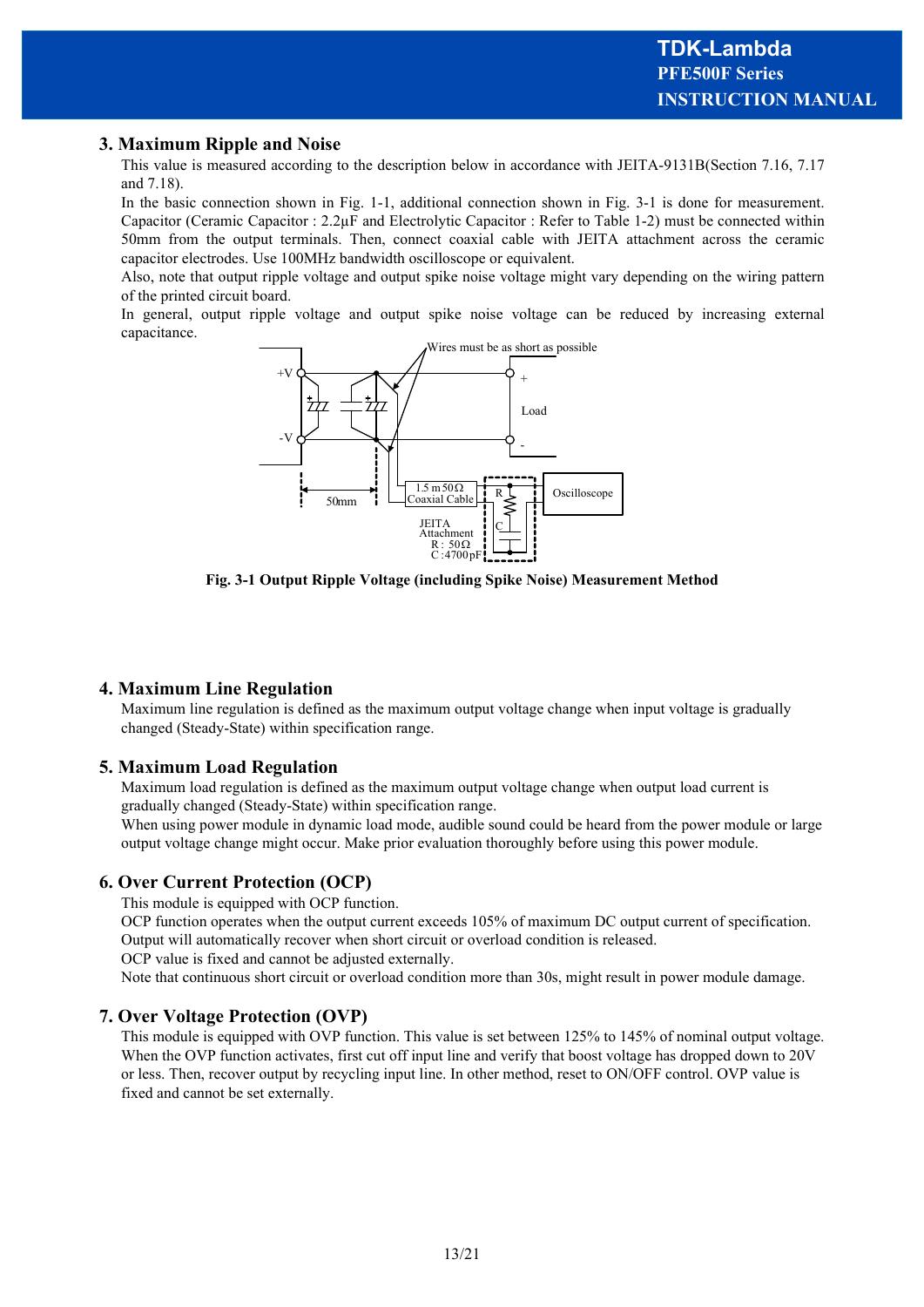# **8. Over Temperature Protection (OTP)**

This module is equipped with OTP function. This function activates and shuts down the output when ambient temperature or internal temperature abnormal rises. OTP activates at following baseplate temperature.

```
PFE500F-12 : 90 to 115 deg C
PFE500F-28, 48 : 105 to 130 deg C
```
When OTP function operates, output can be recovered by cooling down the baseplate sufficiently and letting the boost voltage drop down to 20V or less before recycling the input line. In other method, reset to ON/OFF control.

### **9. Remote Sensing (+S, -S terminals)**

This module has remote sensing terminals to compensate for voltage line drop from the output terminals to the output load. When remote sensing is not required, (local sensing) short +S to +V and -S to -V terminals respectively.

Note that line drop (voltage drop due to wiring ) compensation voltage range must be such that the output voltage is within the output voltage adjustment range and that the voltage between -V and -S must be within 0.5V.

Consider power loss due to line drop and use power module within the maximum allowable output power. Reduce the effect of noise to the remote sensing line by using a shield line, a twist pair, or a parallel pattern, etc. When remote sensing line is long, add the electrolytic capacitor as shown in Fig 9-1.



**Fig. 9-1 Remote Sensing is used**



**Fig. 9-2 Remote Sensing is not used (Local Sensing)**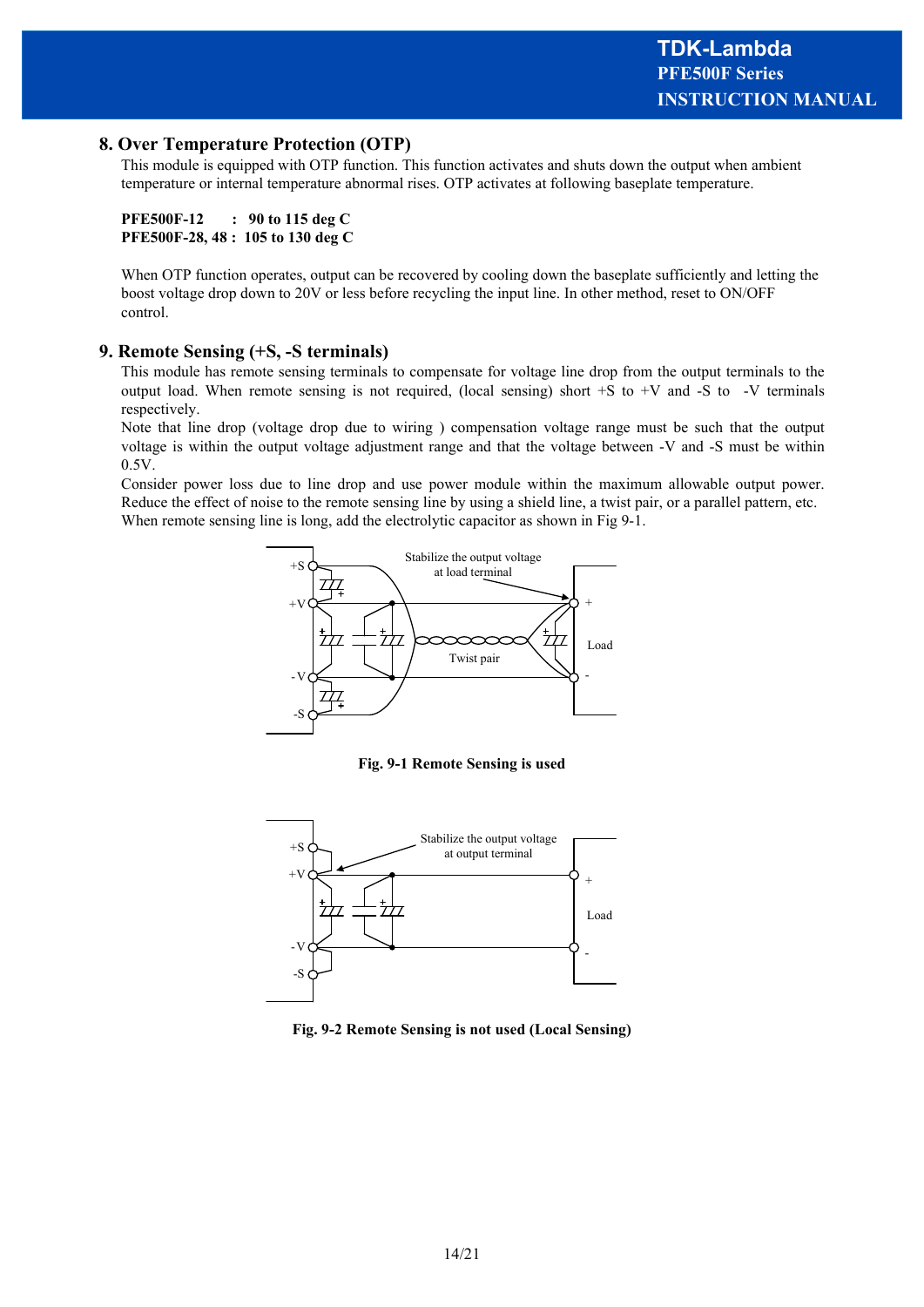# **10. ON/OFF Control (+ON/OFF, -ON/OFF terminal)**

This module is equipped with ON/OFF control function. Without turning the input supply on and off, the output can be enabled and disabled using this function.

The ON/OFF control circuit is isolated from input circuit of the power supply by photo-coupler.

Fig. 10-1 and Fig. 10-2 is connection example of ON/OFF control. When the ON/OFF control is not used, short +ON/OFF to AUX and -ON/OFF to COM terminals respectively.



#### **Fig. 10-1 ON/OFF Control Connection Example 1(ON/OFF Control by External Voltage)**

Select the external voltage and external resistance, as the ON/OFF terminals current is shown below.

| ON/OFF terminal current | Output Voltage |
|-------------------------|----------------|
| $2.5mA (+/-0.5mA)$      | ON             |
| Less than $0.15mA$      | OEE            |

#### **Table 10-1 Recommended ON/OFF Terminal Current**



#### **Fig. 10-2 ON/OFF Control Connection Example 2 (ON/OFF Control by Built-in AUX)**



**Fig. 10-3 ON/OFF Control Connection Example 3 (ON/OFF Control is not used)**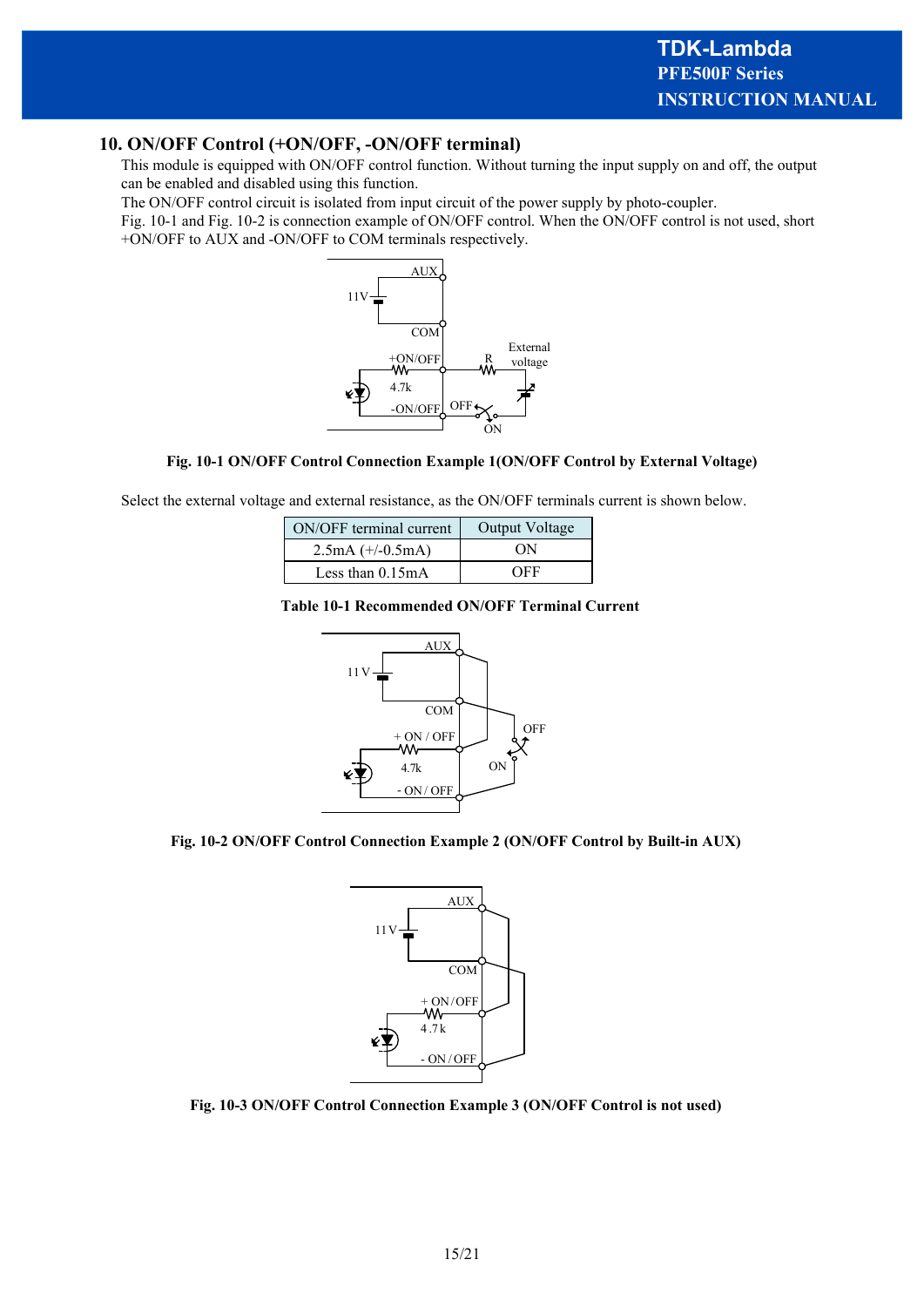# **11. Series Operation**

Series operation is possible for PFE500F Series. Connections shown in Fig. 11-1 and Fig. 11-2 are possible.







**Fig. 11-2 +/-Output Series Applications**

# **12. Parallel Operation (PC terminal)**

By connecting the PC terminal of each power module, output current can be equally drawn from each module. A maximum of 6 units of the same model can be connected.

However, maximum output current is derated by parallel operation units as shown in Table 12-1.

Note that usage of power module at out-of-rated condition might result in power module temperature abnormal rise or damage.

| Parallel units  | Maximum output current        |
|-----------------|-------------------------------|
| $\sim$ 3 units  | 90% of nominal output current |
| $4\sim$ 6 units | 85% of nominal output current |

**Table 12-1 Condition for Parallel Operation**

Set the accuracy of the output voltage within  $+/-1\%$  when adjust the output voltage for parallel operation. When adjust the output voltage by applying external voltage at the TRIM terminal, insert a about 10k ohm resistor between TRIM terminal and external source.

Moreover, external circuits are necessary for TRIM terminal at each individual module.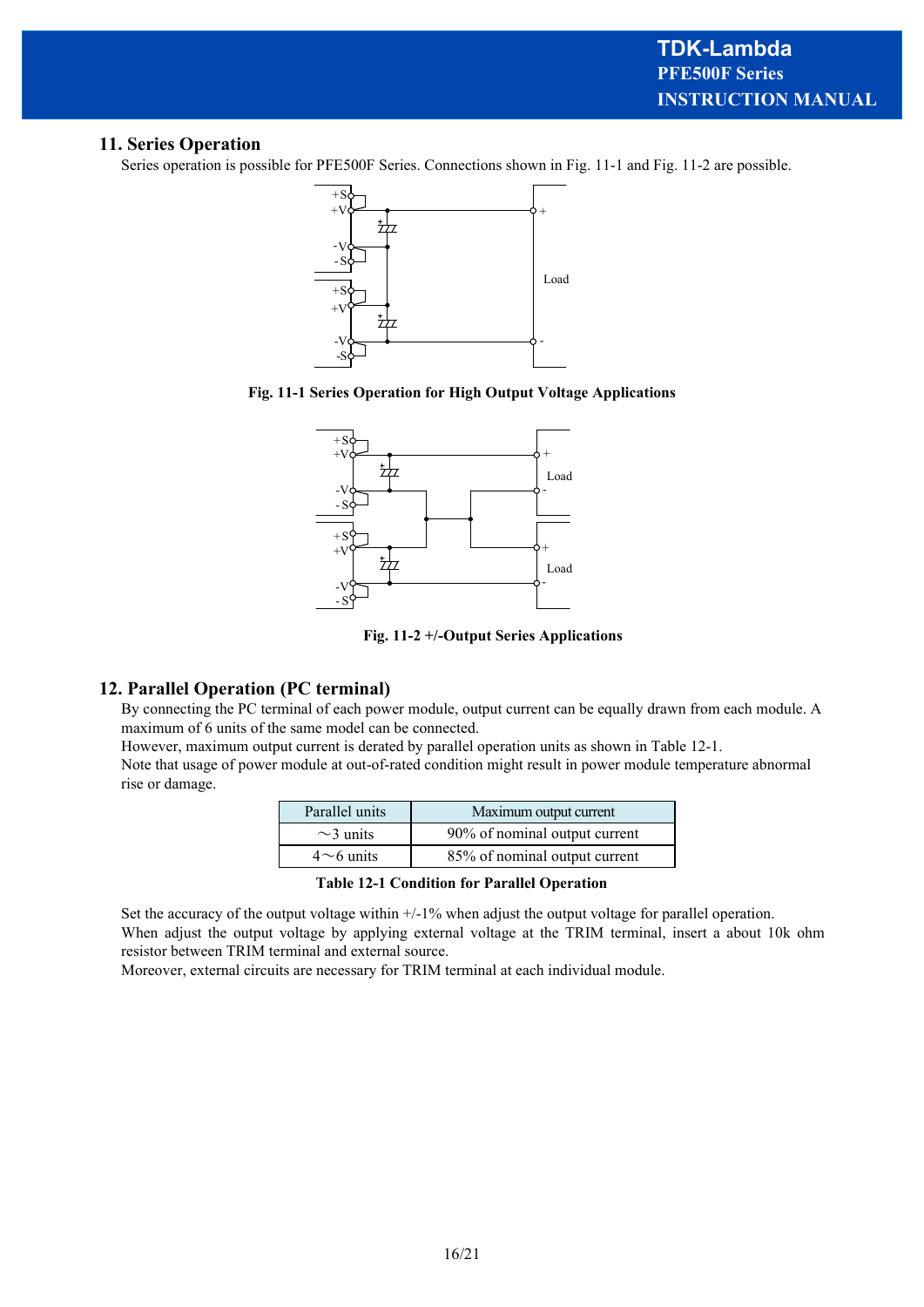

**Fig. 12-1 Output Voltage Adjustment by applying external voltage (For parallel operation)**

At parallel operation, +BC, -BC and R terminals must not be connected in parallel with other modules. It might result in power module damage.

Refer to "Parallel Operation" of the Power Module Application Notes for details.

#### **13. Power ON Signal (ENA terminal)**

This signal is located at the secondary side (output side) and it is an open drain output. (Maximum sink current is 10mA and maximum applied voltage is 75V.)

Return line for ENA terminal is the COM terminal.

When output voltage goes over a specified voltage level at start up, Power ON signal is LOW.

Output voltage threshold level is as follows.

**PFE500F-12 : 8V (TYP)**

**PFE500F-28 : 19V (TYP)**

**PFE500F-48 : 33V (TYP)**

On the other hand, output voltage threshold level for Power ON signal to turn HIGH is as follows.

**PFE500F-12 : 6V (TYP) PFE500F-28 : 15V (TYP)**

**PFE500F-48 : 28V (TYP)**

### **14. I.O.G signal (IOG terminal)**

Normal or abnormal operation of the power module can be monitored by using the IOG terminal. Output of this signal monitor is located at secondary side (output side) and is an open collector output.

This signal is LOW when inverter is normally operating and HIGH when inverter stops or when inverter is operating abnormally. (maximum sink current is 5mA, maximum applied voltage is 35V)

Ground for the IOG terminal is the COM terminal.

Also note that IOG becomes unstable for following conditions:

・Operation of Over Current Protection (OCP)

・Light load conditions at parallel operation

・Dynamic load operation

#### **15. Auxiliary power supply for external circuits (AUX terminal)**

For AUX terminal, output voltage value is within  $10 \sim 14$ VDC range, maximum output current is 20mA. Ground for the AUX terminal is COM terminal.

Avoid short circuit of AUX terminal with other terminals as this would lead to power module damage.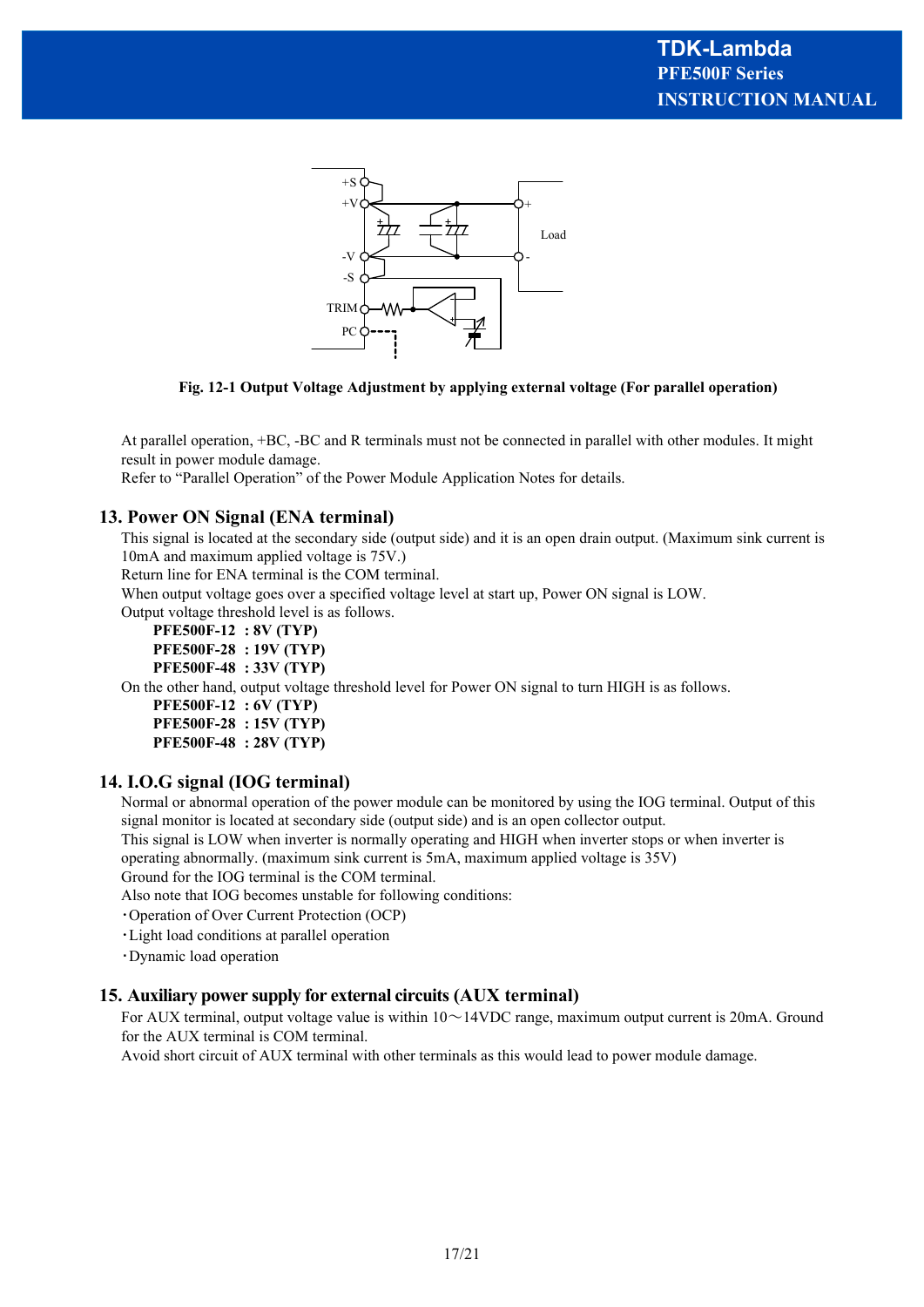# **16.Operating Temperature Range**

These products can be used in any mounting direction but be sure to consider enough airflow to avoid heat accumulation around the module.

Consider surrounding components layout and set the PCB mounting direction such that air can flow through the heatsink by forced or convection cooling .

This product can operate at actual mounting condition when baseplate temperature is maintained at or below the following baseplate temperature.

#### **PFE500F-12 : 85 deg C PFE500F-28,48 : 100 deg C**

Verify baseplate temperature at worst case operating condition at the measuring point as shown in Fig. 16-1. For Thermal Design details, refer to Power Module Application Notes "Thermal Design" section.



**Fig. 16-1 Baseplate Measuring Point**

Baseplate temperature range is limited according to Fig. 16-2.





To further improve the reliability, it is recommended to use this module with baseplate temperature derating.

### **17. Operating Humidity**

Note that dewdrop might cause power module abnormal operation or damage.

#### **18. Storage Temperature**

Note that rapid temperature change causes dewdrop causing harmful effect on soldering condition of the terminal pins.

#### **19. Storage Humidity**

Storage under high temperature and high humidity causes rust on terminal pins that causes deterioration of soldering conditions. Take enough caution when storing this module.

#### **20. Cooling Method**

For details of thermal design, refer to Power Module Application Notes "Thermal Design" section.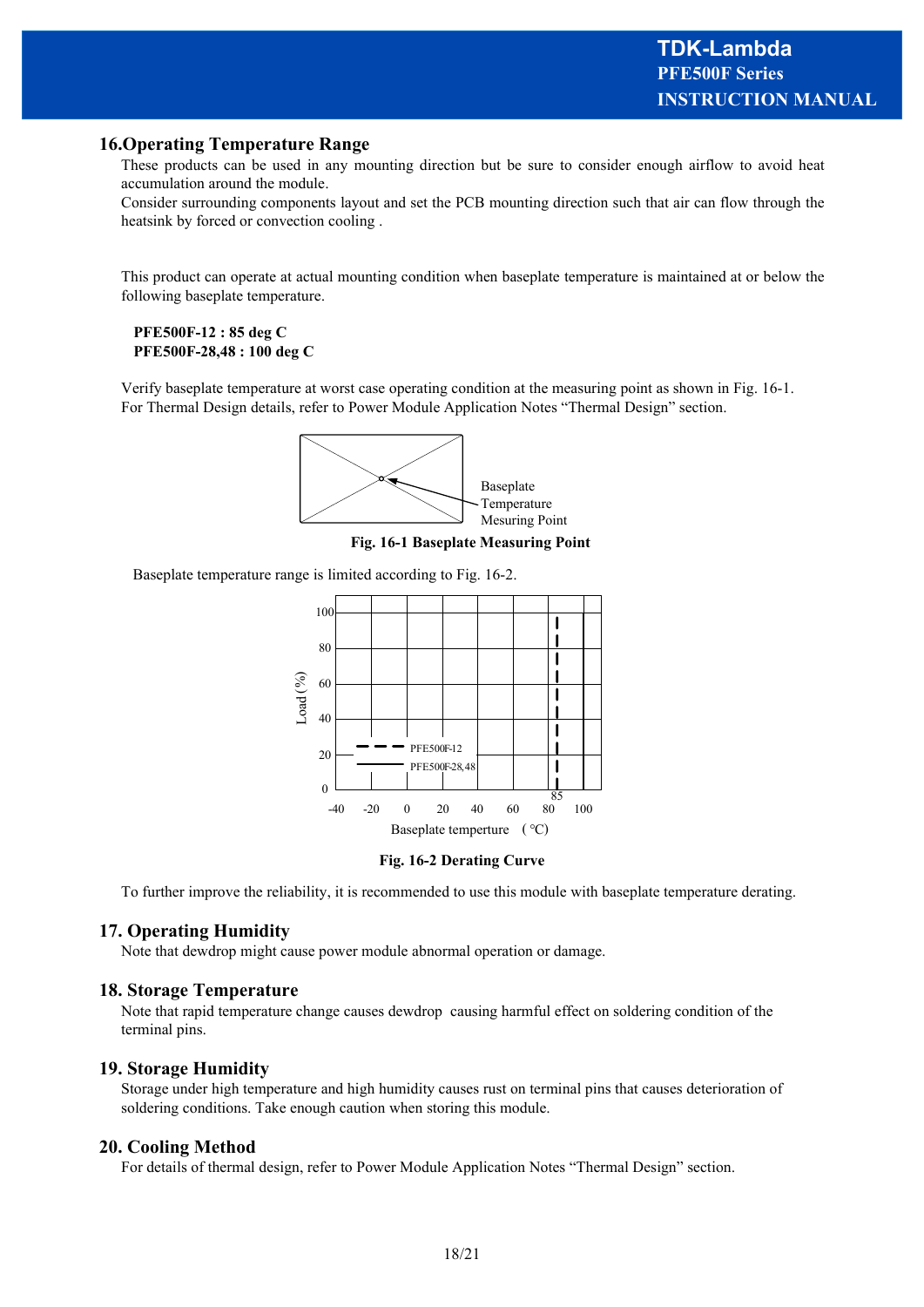# **21. Withstand Voltage**

This module is designed to withstand applied voltage 2.5kVAC between input and baseplate, 3kVAC between input and output for a duration of 1 minute. When doing this test during incoming inspection, set the current limit of test equipment to 20mA.

This module is designed to withstand applied voltage 500VDC between output and baseplate for 1 minute. When doing this test during incoming inspection, be sure to apply DC voltage only. Avoid applying AC voltage during this test because this will damage the module.

Refrain from injecting high test voltage suddenly. Be sure to gradually increase the applied voltage during testing and gradually reduce the voltage after the test.

Especially, when using timer switch of the test equipment, impulse voltage which is higher than the applied set voltage, is generated when the timer switch is cut off. This causes damage to the power module. Connect each terminal according to the circuit diagram shown below.

For basic connection shown in Fig. 1-1, do the same terminal connections.





**Fig. 21-1 Input to Baseplate Withstand Voltage Test Method**









**500VDC 1 minute Fig.21-3 Output to Baseplate Withstand Voltage Test Method**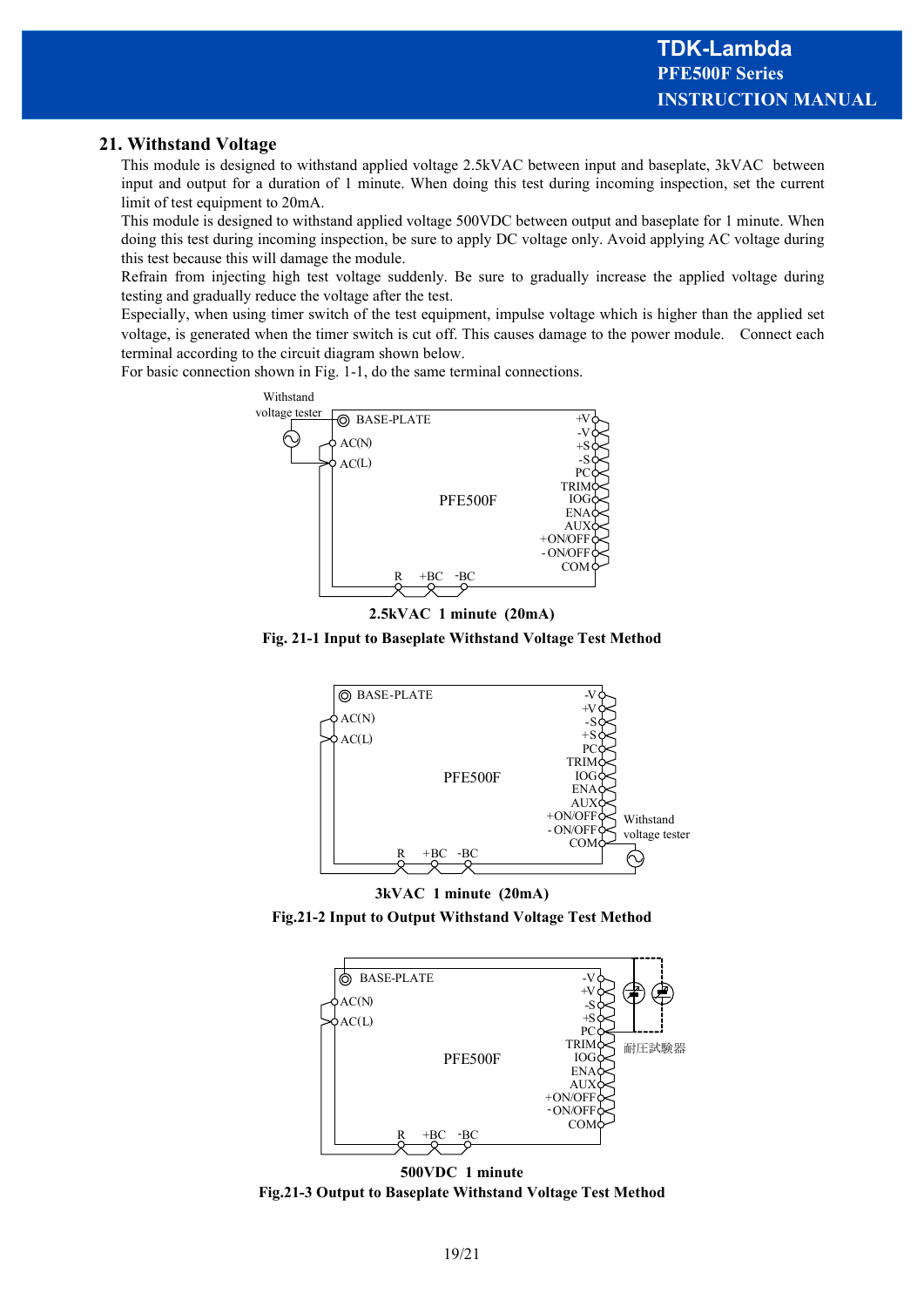# **22. Insulation Resistance**

Use DC Insulation Resistance test equipment (MAX.500V) between output and baseplate. Insulation Resistance must be 100Mohm or more at 500VDC. Take caution that some types of test equipment generate high pulse voltage when switching applied voltage. After test, discharge this module using resistor, etc.



**100Mohm or more at 500VDC Fig. 22-1 Insulation Resistance Test Method**

# **23. Recommended Soldering Condition**

- Recommended soldering temperature is as follows.
- (1) Soldering Dip : **260**℃**, within 10 seconds** Preheat : **130**℃**, within 60 seconds**
- (2) Soldering iron : **350**℃**, within 3 seconds**